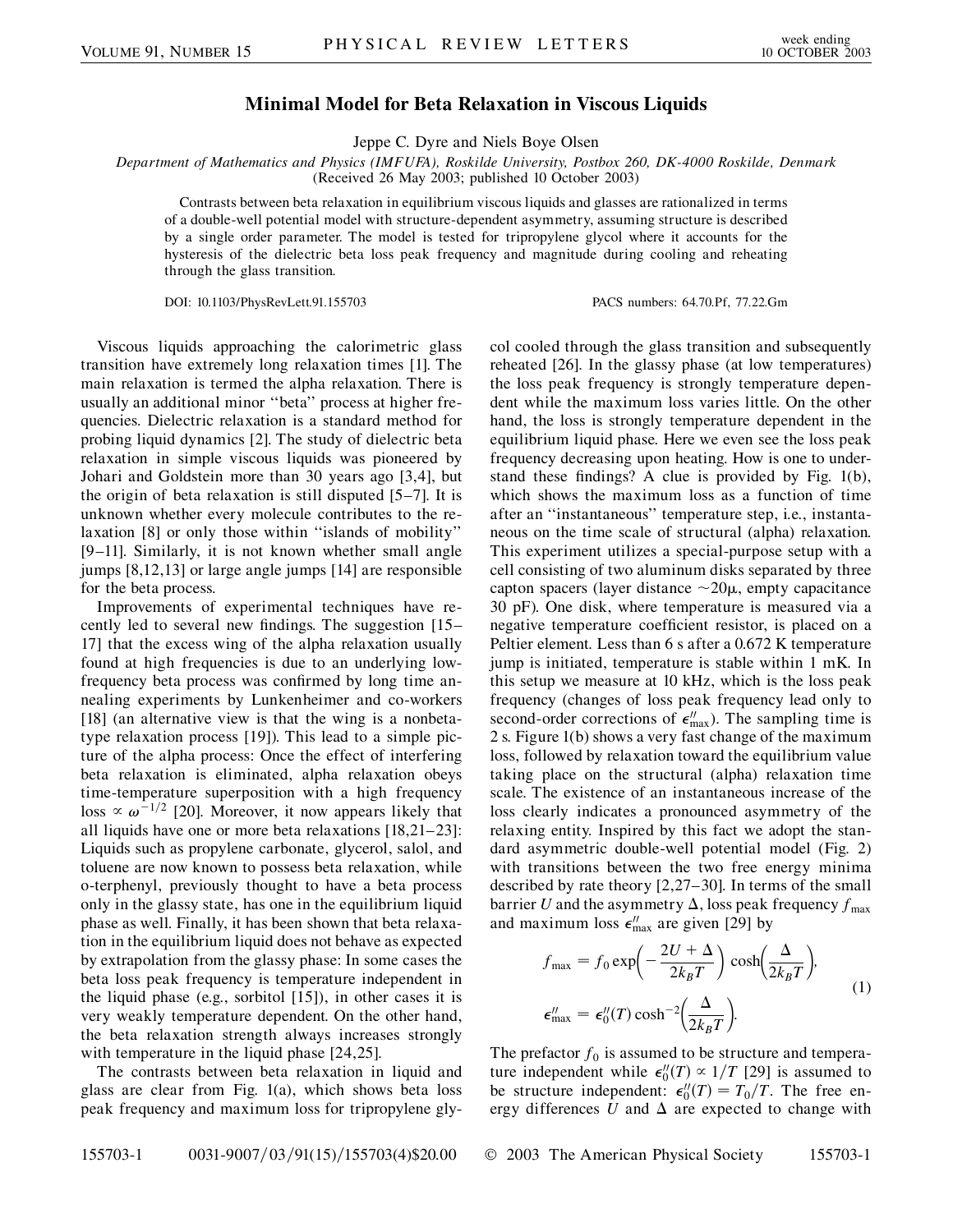$\mathrm{Log}_{\mathsf{n}}(\boldsymbol{\epsilon}_{\max}^{\shortparallel})$ 

max  $\mathop{=}$ 



FIG. 1. Data for tripropylene glycol. (a) Observation of beta loss peak frequency  $(\Box)$  and loss peak maximum  $(\Diamond)$  for a continuous passage through the glass transition starting from the equilibrium viscous liquid at 192 K, cooling to 174 K, and reheating to 194 K. After each temperature step the system is kept at constant temperature for 50 min, thereafter a spectrum is measured (sampling time: 6 min). In the glassy phase one observes the well-known strongly temperature-dependent loss peak frequency and weakly temperature-dependent maximum loss; in the liquid phase the situation is the opposite (as seen also in other liquids, e.g., sorbitol [15,24]). There is even a reversal so that the loss peak frequency decreases with increasing temperature. (b) Beta loss peak maximum monitored after a temperature increase of 0.672 K starting from equilibrium at 184.0 K. After 6 s temperature is stable within 1 mK of the final temperature.

changing structure, but freeze at the glass transition. In terms of the fictive temperature  $T_f$  our model is based on

$$
U = U_0 + a k_B T_f, \qquad \Delta = \Delta_0 - b k_B T_f. \tag{2}
$$

Equation (2) follows from minimal assumptions: Suppose structure is parameterized by just one variable, *s*. Only a rather narrow range of temperatures is involved in studies of beta relaxation in the liquid phase and around the glass transition. Consequently, structure varies only little and,



FIG. 2. Asymmetric double-well potential as a simple model for beta relaxation. The two free energy differences U and  $\Delta$ vary as structure changes with temperature in the equilibrium liquid phase, but freeze at the glass transition. Working from this picture the simplest possible assumptions are that (1) Structure is parameterized by just one order parameter, and (2) first order Taylor expansions apply in the relatively narrow temperature range studied.

e.g.,  $U(s)$  may be expanded to first order:  $U(s) = c_0 + c_1$  $c_1(s - s_0)$ . For the equilibrium liquid,  $s = s(T)$  which may also be expanded to first order. By redefining *s* via a linear transformation we obtain  $s = T$  at equilibrium while  $U(s)$  is still linear in *s*. A single variable describing structure, which at equilibrium is equal to temperature, is — consistent with Tool's 1946 definition [31] — to be identified with the fictive temperature:  $s = T_f$ . Thus one is lead to Eq. (2) where signs are chosen simply to ensure  $a, b > 0$  in fit to data.

The model has six parameters:  $f_0$ ,  $T_0$ ,  $U_0$ ,  $\Delta_0$ , a, and *b*. These were determined by measuring the instantaneous changes of  $f_{\text{max}}$  and  $\epsilon_{\text{max}}^{\prime\prime}$  upon a temperature step, as well as their thermal equilibrium changes. Figure 1(b) allows determination of the instantaneous change of the loss. It is not possible to determine the instantaneous change of  $f_{\text{max}}$ . Instead we extrapolated measurements obtained by the standard cell [26] as follows (Fig. 3): Beta loss is monitored by first annealing at 183.0 K, subsequently changing temperature to 181.0 K. The latter data show a linear relation between  $\log f_{\text{max}}$  and  $\log \epsilon_{\text{max}}^{"}$  which, knowing the instantaneous change per Kelvin of  $\epsilon_{\text{max}}^{\prime\prime}$  from Fig. 1(b), is extrapolated to short times.

In the data analysis it is convenient to eliminate cosh by introducing the variable

$$
Y \equiv \left(\frac{f_{\text{max}}}{f_0}\right)^2 \left(\frac{\epsilon_{\text{max}}''}{\epsilon_0''(T)}\right). \tag{3}
$$

On the fast time scale U and  $\Delta$  are frozen so Eq. (1) implies

$$
\frac{d \ln Y}{d \ln T}\Big|_{\text{inst}} = \frac{2U + \Delta}{k_B T},
$$
\n
$$
\frac{d \ln \epsilon_{\text{max}}^{\prime\prime}}{d \ln T}\Big|_{\text{inst}} = \frac{\Delta}{k_B T} \sqrt{1 - \frac{\epsilon_{\text{max}}^{\prime\prime}}{\epsilon_0^{\prime\prime}(T)}} - 1.
$$
\n(4)

155703-2 155703-2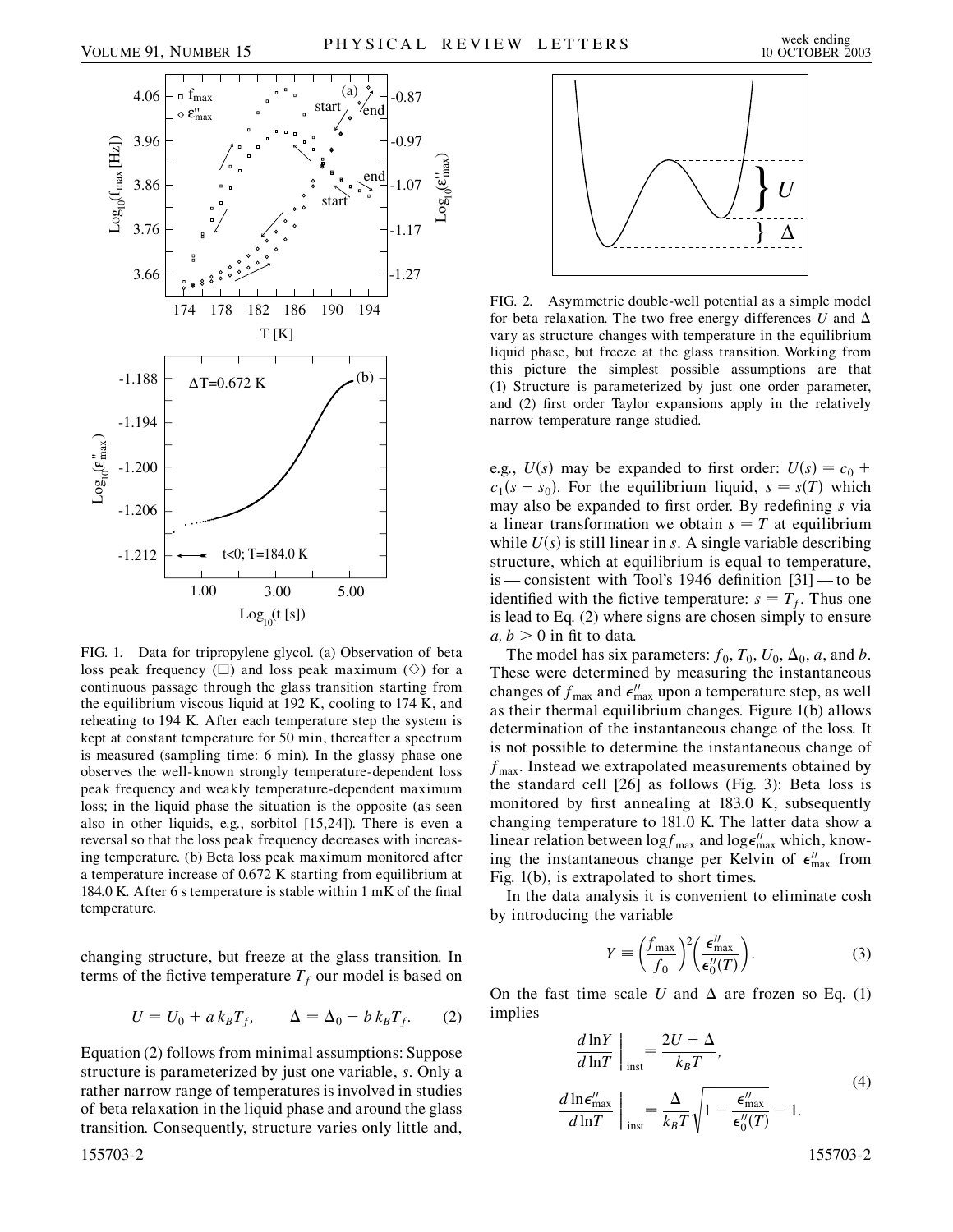Having determined the instantaneous changes of  $\epsilon_{\text{max}}^{\prime\prime}$ and  $f_{\text{max}}$ , Eqs. (1) and (4) provide four equations for the six model parameters. The last two equations come from the temperature dependence of loss and loss peak frequency at thermal equilibrium where  $U(T)$  and  $\Delta(T)$  are given by Eq. (2) with  $T_f = T$ , leading to

$$
\frac{d \ln Y}{d \ln T}\Big|_{\text{eq}} = \frac{2U_0 + \Delta_0}{k_B T},
$$
\n
$$
\frac{d \ln \epsilon_{\text{max}}''}{d \ln T}\Big|_{\text{eq}} = \frac{\Delta_0}{k_B T} \sqrt{1 - \frac{\epsilon_{\text{max}}''}{\epsilon_0''(T)}} - 1.
$$
\n(5)

Using Eq. (4) for the data of Figs. 1(b) and 3, and using Eqs. (1) and (5) for equilibrium state measurements at 183 and 185 K, the six parameters determined for tripropylene glycol are  $f_0 = 6.2 \times 10^{11}$  Hz,  $T_0 = 130$  K,  $U_0/k_B = -1107$  K,  $\Delta_0/k_B = 3039$  K,  $a = 23.28$ ,  $b =$ 12.77.  $U_0 < 0$  reflects the fact that the beta loss peak frequency in the liquid phase decreases as temperature increases [Fig. 1(a)]. Physically, this anomalous behavior is caused by the barrier *U* increasing more than *T* upon heating.

Once all parameters are fixed the model predicts how  $f_{\text{max}}$  and  $\epsilon_{\text{max}}^{\prime\prime}$  correlate for the continuous passage through the glass transition of Fig. 1(a). To analyze these



FIG. 3. Reversible temperature jump experiment for tripropylene glycol monitoring beta loss peak frequency and loss peak maximum. Starting at 185.0 K (not shown) temperature is first lowered to 183.0 K and kept there for 60 h; the last point, *a*, was obtained after further 24 h. Then temperature is changed to 181.0 K where it is kept constant for 140 h (initially 20 min between measurements, later 12 h). The point *b* is found by extrapolating to zero time after the quench utilizing the data of Fig. 1(b). This series ends at point *c*, thereafter temperature is changed back to 183.0 K where it is kept for 140 h (all points except the final point *e* refer to times up to 70 h; *e* was measured after further 70 h). Equilibrium at 183.0 K is somewhere between points *a* and *e*.

data within the model we first note that if  $y(x) =$  $1/\cosh^2(x)$  then  $x = \phi(y)$  where  $\phi(y) = \ln(1/\sqrt{y} +$ <br>  $\sqrt{1/\cosh^2(x)}$  or Eq. (1) were being the interested  $\phi(2L/T)$  $\sqrt{1/y - 1}$ , so Eq. (1) may be inverted:  $\Delta/2k_BT =$  $\dot{\phi}(\epsilon_{\text{max}}^{\prime\prime}/\epsilon_0^{\prime\prime}(T)) \equiv \Phi$ . Since  $\ln Y = -(2U + \Delta)/k_B T$ , both and ln*Y* involve fictive temperature, and consequently both exhibit hysteresis at the glass transition. However, fictive temperature is eliminated by considering the following variable:

$$
Z(f_{\text{max}}, \epsilon_{\text{max}}^{\prime\prime}) \equiv (2a - b)\Phi - \frac{b}{2}\ln Y = \frac{a\Delta_0 + bU_0}{k_B T}.
$$
 (6)

The model is tested in Fig. 4. The glass transition is not visible and most hysteresis is eliminated (better elimination was obtained in Ref. [24] but without theoretical basis and with one free parameter [32]). The line shown is the prediction of Eq. (6).

In conclusion, a minimal model for beta relaxation in viscous liquids has been proposed. The model is built on the four simplest possible assumptions: (1) Beta relaxation involves only two levels, (2) structure is determined by just one order parameter, (3) first-order Taylor expansions apply, (4) the two characteristic free energies *U* and  $\Delta$  freeze at the glass transition. The model is clearly oversimplified. For instance, it predicts a Debye response which is not observed, and  $U$  and  $\Delta$  would be expected to vary slightly with temperature in the glass. Nevertheless, the model is able to rationalize the contrasts between beta relaxation in liquids and in glasses. One final puzzling observation should be mentioned: The asymmetry  $\Delta$  extrapolates to zero at a temperature which is close to the temperature where alpha and beta relaxations merge. We have seen the same phenomenon in sorbitol, a pyridine-toluene solution, polypropylene-glycol-425, and in 4,7,10-trioxydecane-1,13-diamine [15,24], and have found no exceptions. This finding indicates that the



FIG. 4. Data for tripropylene glycol from Fig. 1(a) replotted to test the model. The variable *Z* defined in Eq. (6) is calculated using parameters obtained by independent experiments.